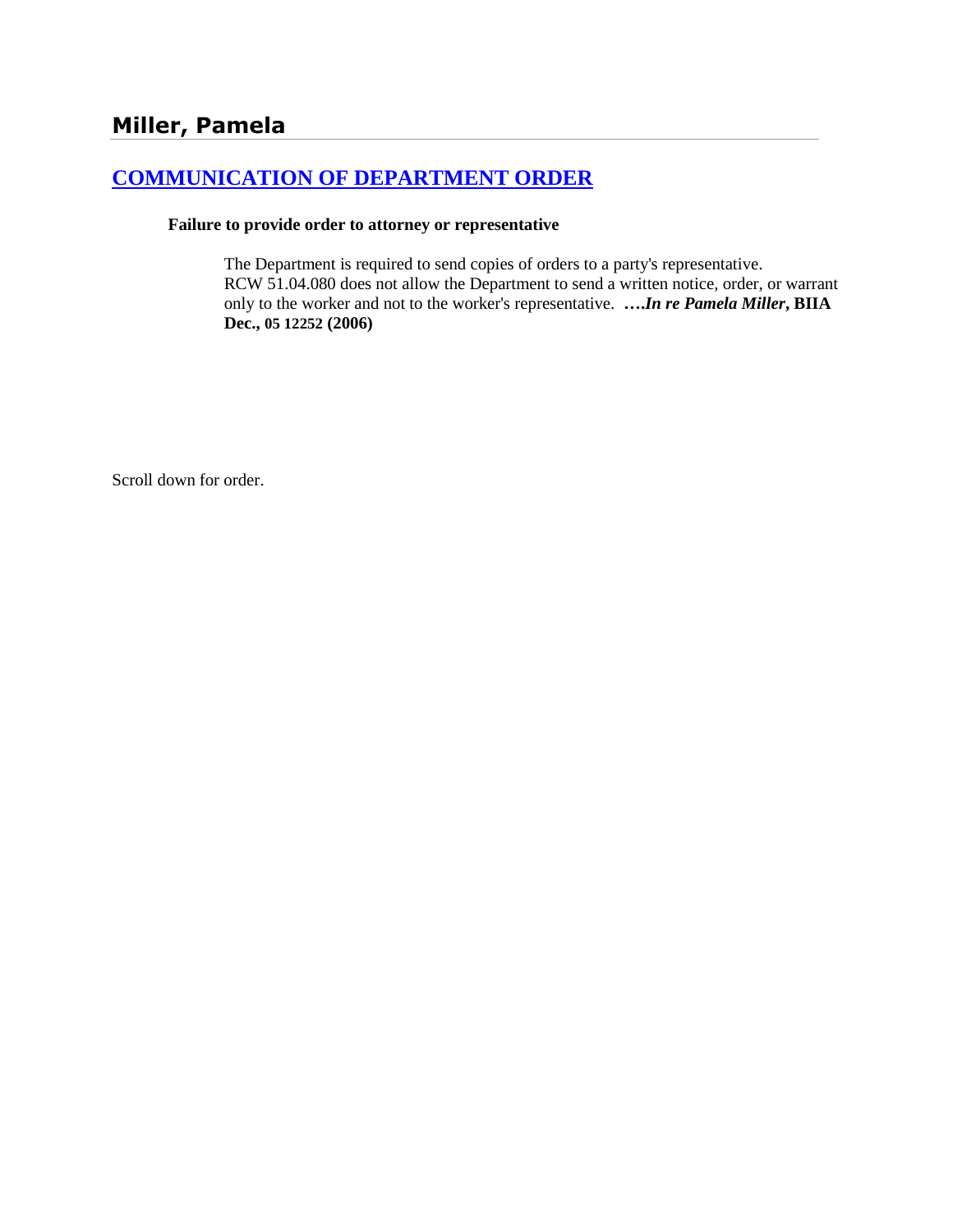# **BEFORE THE BOARD OF INDUSTRIAL INSURANCE APPEALS STATE OF WASHINGTON**

**)**

**IN RE: PAMELA K. MILLER ) DOCKET NO. 05 12252**

**CLAIM NO. W-529953 ) DECISION AND ORDER**

APPEARANCES:

Claimant, Pamela K. Miller, by David B. Vail, Jennifer Cross-Euteneier & Associates, per Jennifer Cross-Euteneier

Self-Insured Employer, Tacoma School District #10, by Thomas G. Hall & Associates, per Thomas G. Hall and Joseph A. Albo

The claimant, Pamela K. Miller, filed an appeal with the Board of Industrial Insurance Appeals on March 8, 2005, from an order of the Department of Labor and Industries dated January 14, 2005. In this order, the Department determined that it was unable to reconsider its order of March 18, 2004, due to lack of jurisdiction. The Department order is **REVERSED AND REMANDED**.

# **DECISION**

Pursuant to RCW 51.52.104 and RCW 51.52.106, this matter is before the Board for review and decision on a timely Petition for Review filed by the claimant to a Proposed Decision and Order issued on November 1, 2005, in which the industrial appeals judge dismissed Ms. Miller's appeal from the January 14, 2005 Department order.

The Board has reviewed the evidentiary rulings in the record of proceedings and finds that no prejudicial error was committed and the rulings are affirmed. We grant review because we disagree with the industrial appeal judge's interpretation of RCW 51.04.080 and its application to this case. We will briefly summarize the facts pertinent to deciding this matter.

Pamela K. Miller filed an Application for Benefits under the Industrial Insurance Act on May 18, 2000, for an injury that occurred on May 3, 2000. On May 3, 2000, Ms. Miller worked for Tacoma School District #10, a self-insured employer. On October 19, 2000, the self-insured employer issued an order closing the claim. According to the appeal notice rights statement included with the order, Ms. Miller could not file an appeal of the order with the Board of Industrial Insurance Appeals (Board), but could appeal to the Department of Labor and Industries (Department). Ms. Miller did not appeal the closing order.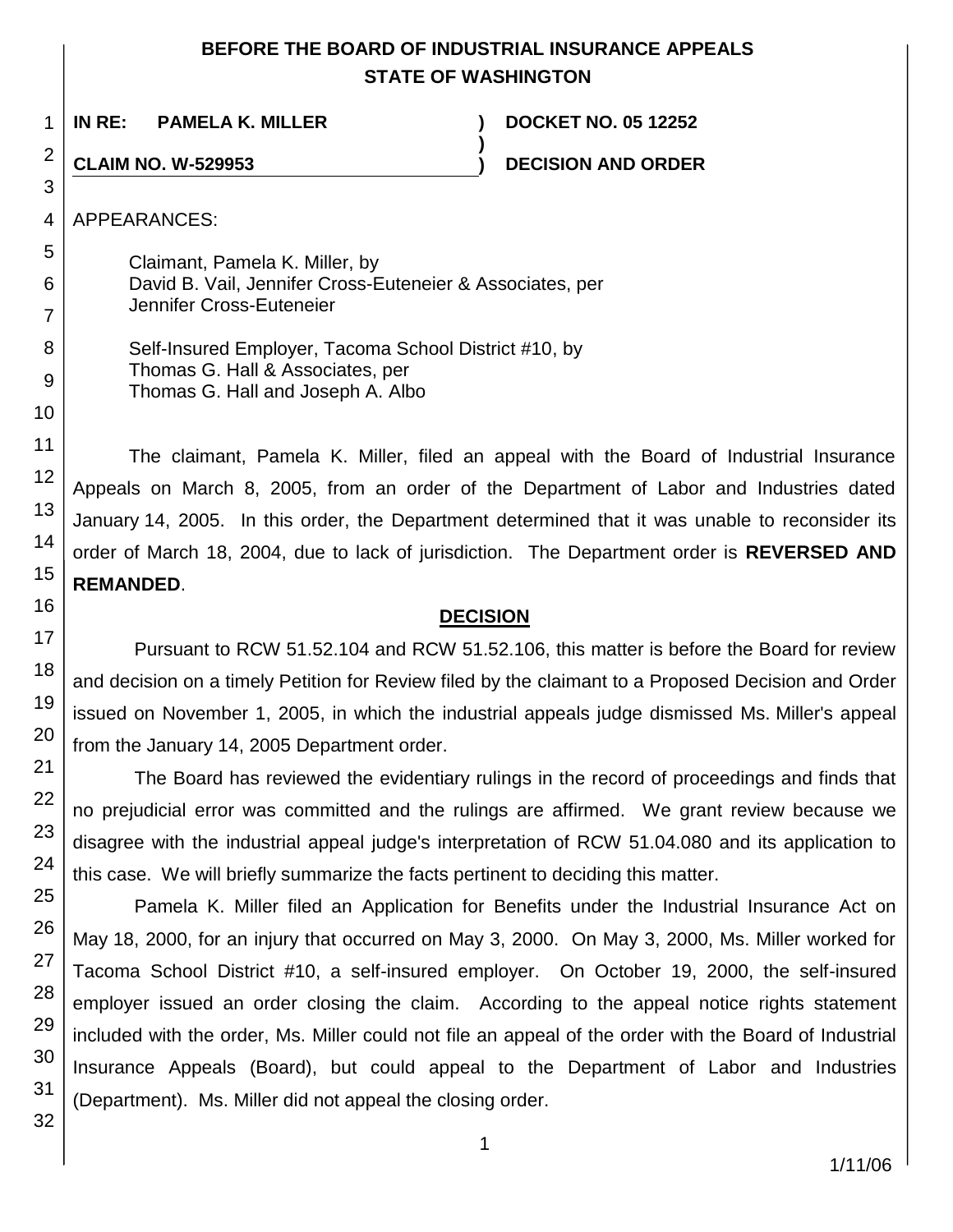1 2 3 4 5 6 7 8 On January 28, 2004, Ms. Miller filed an aggravation application to reopen her claim. On January 29, 2004, the Law Office of David B. Vail & Associates submitted Notices of Representation to the self-insurance section of the Department and to the third-party administrator for the self-insured employer, Puget Sound Workers' Compensation Trust. The Department received the Notice of Representation on January 30, 2004, but returned it to Mr. Vail's office on February 5, 2004. The Department received Ms. Miller's application to reopen on February 6, 2004. Mr. Vail re-mailed the Notice of Representation on February 27, 2004. The Department received it on March 1, 2004.

9 10 11 12 13 14 15 16 On March 18, 2004, the Department issued an order in which it denied Ms. Miller's application to reopen her claim. In its order the Department included the statutorily required notice of appeal rights. The Department did not send a copy of the order to Mr. Vail's office. On July 27, 2004, the Department issued a letter wherein it acknowledged Mr. Vail's Notice of Representation. On November 30, 2004, Mr. Vail's office filed a formal protest of the Department's March 18, 2004 order. On January 14, 2005, the Department issued an order wherein the Department stated that it lacked jurisdiction to reconsider its prior order because no protest or appeal was filed within sixty days.

17 18 19 20 21 22 23 24 25 We note at the outset that the sixty-day time limit for filing appeals under RCW 51.52.060 begins to run only after the order is communicated. We have held that an order is not properly communicated to a represented party unless a copy of the order is sent to that party's representative. *In re Bell & Bell Builders (II),* BIIA Dec., 90 5119 (1992); *In re David Herring,* BIIA Dec., 57,831 (1981); *In re Better Brashear,* Dckt No. 96 3341 (August 8, 1997); and *In re Calvin Keller, Dec'd,* Dckt. No. 894546 (March 15, 1991). In accordance with our prior rulings, the sixty-day period for filing an appeal does not begin to run until the Department mails the order to the party's representative. The cases cited herein did not address the application of the statute upon which the industrial appeals judge relied in this case.

26 27 The industrial appeals judge relied on RCW 51.04.080 when he dismissed the claimant's appeal. $1$  The statute reads:

28 29 30 On all claims under this title, claimants' written notices, orders, or warrants shall not be forwarded to, or in care of, any representative of the claimant, but shall be forwarded directly to the claimant until such time as there has been entered an order on the claim appealable to the board of industrial insurance appeals.

<sup>32</sup> l  $1$  We note for purposes of clarity that the correct disposition of this case, if we agreed with the industrial appeal judge's decision, would have been to affirm the Department order, rather than to dismiss the appeal. The current posture of the case, however, reflects the dismissal decision issued by the industrial appeals judge.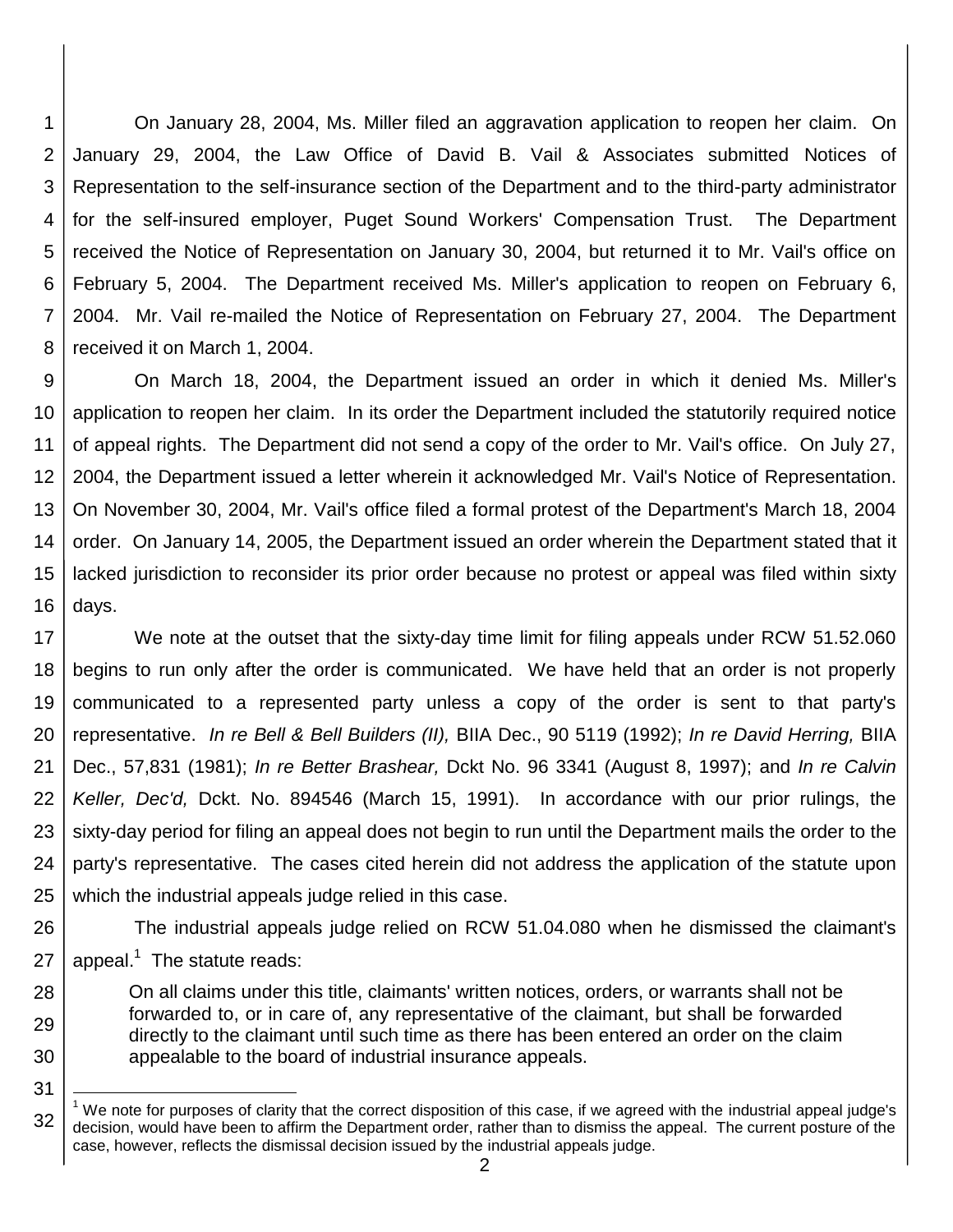1 2 3 4 5 The industrial appeals judge interpreted the statute to mean that the first appealable order issued by the Department must not be forwarded to the claimant's representative even if the Department has received a notice of representation, but that the Department must send all subsequent written communications, including the second appealable order, to the representative. We disagree with the industrial appeal judge's interpretation.

6 7 8 9 10 11 12 13 14 15 16 17 18 19 20 The plain language of the statute refers to an order being **entered**, as opposed to issued or mailed. We think that the correct interpretation of the statue requires the Department to mail the first appealable order to a party's representative, assuming the Department has been notified that the party is represented. The injured worker's rights are potentially permanently affected by the entry of an order appealable to the Board. Once the injured worker's rights are subject to final determination, the worker is entitled to representation of his or her choosing. According to our understanding the Department would enter the appealable order, and then mail it to the claimant and his or her designated representative. We believe this interpretation best meets the requirement stated in *Clauson v. Department of Labor & Indus.,* 130 Wn.2d 580 (1996) that, "All doubts as to the meaning of the Act are to be resolved in favor of the injured worker." *Clauson,* at 584. The protest filed by Ms. Miller's representative on November 30, 2004, was a timely protest of the March 18, 2004 Department order. The Department order dated January 14, 2005, is incorrect and is reversed. The matter is remanded to the Department to issue a further order regarding the claimant's application to reopen her claim and to take further action as is appropriate under the law and facts.

### **FINDINGS OF FACT**

1. On May 18, 2000, Pamela K. Miller, the claimant, filed an application with the Department of Labor and Industries in which she alleged that she was injured on May 3, 2000, while in the course of her employment with the self-insured employer, Tacoma School District #10. On October 19, 2000, the self-insured employer issued an order wherein it closed the claim without an award of permanent partial disability benefits.

On February 6, 2004, the claimant filed an application to reopen her claim. On March 18, 2004, the Department issued an order wherein it denied the claimant's application to reopen her claim because the Department found that medical evidence showed that the condition had

32

21

22

23

24

25

26

27

28

29

30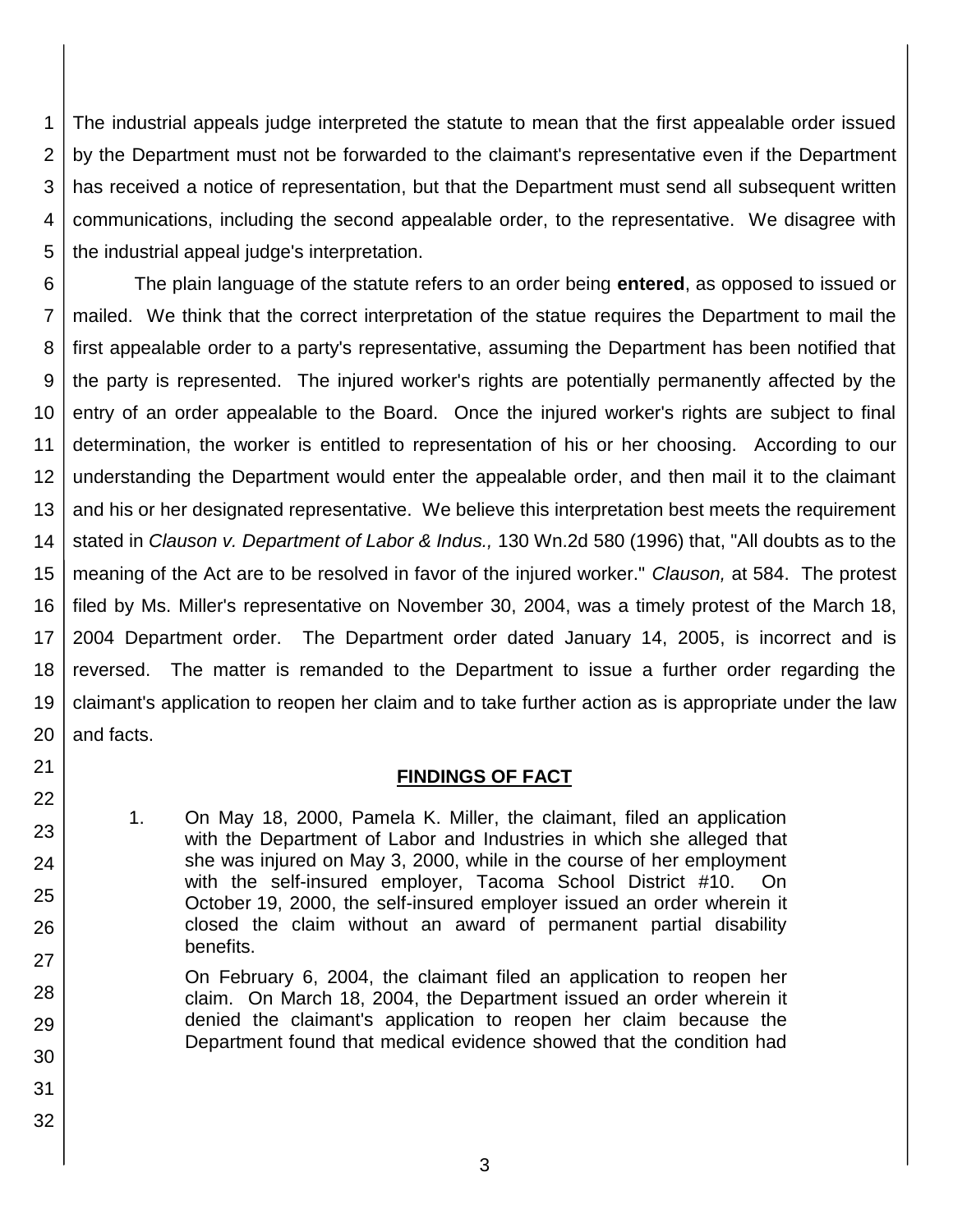not objectively worsened since final claim closure. On November 30, 2004, Ms. Miller filed a protest to the Department's March 18, 2004 order. On January 14, 2005, the Department issued an order wherein it stated that the Department was not able to reconsider its March 18, 2004, order due to lack of jurisdiction because no written protest or request for reconsideration was received within the statutory time limits. On March 8, 2005, the claimant filed a Notice of Appeal with the Board of Industrial Insurance Appeals from the Department's January 14, 2005, order. On March 30, 2005, the Board issued an order granting the appeal under Docket No. 05 12252.

- 2. On May 3, 2000, the claimant, Pamela K. Miller, suffered an industrial injury while in the course of her employment with Tacoma School District #10.
- 3. The claim was closed on October 19, 2000. On January 28, 2004, Ms. Miller mailed an Application to Reopen Claim. The Department received the reopening application on February 6, 2004.
- 4. On January 29, 2004, a Notice of Representation was sent by Ms. Miller's attorney, David B. Vail & Associates, to the Department of Labor and Industries and to the self-insured employer's third-party administrator, Puget Sound Workers' Compensation Trust.
- 5. On January 30, 2004 and on March 1, 2004, the self-insurance section of the Department received the Notices of Representation Mr. Vail's office submitted on behalf of Ms. Miller.
- 6. On March 18, 2004, the Department issued an order wherein it denied the reopening application. The order was mailed to the claimant's home address, but not to her representative.
- 7. The March 18, 2004 order was the first order issued under this claim that was appealable to the Board of Industrial Insurance Appeals.
- 8. The March 18, 2004 order was not properly communicated to Ms. Miller because it was not sent to her representative.
- 9. Ms. Miller did not file a protest or appeal of the March 18, 2004 order until November 30, 2004.

### **CONCLUSIONS OF LAW**

- 1. The Board of Industrial Insurance Appeals has jurisdiction over the parties to and the subject matter of this appeal.
- 2. The Department's March 18, 2004 order was not properly communicated to Ms. Miller in accordance with RCW 51.52.050 and RCW 51.04.080.
- 3. Because the order was not properly communicated, Ms. Miller's November 30, 2004 protest was timely in accordance with RCW 51.52.060.
- 10 11 12 13 14 15 16 17 18 19 20 21 22 23 24 25 26 27 28 29 30 31 32

1

2

3

4

5

6

7

8